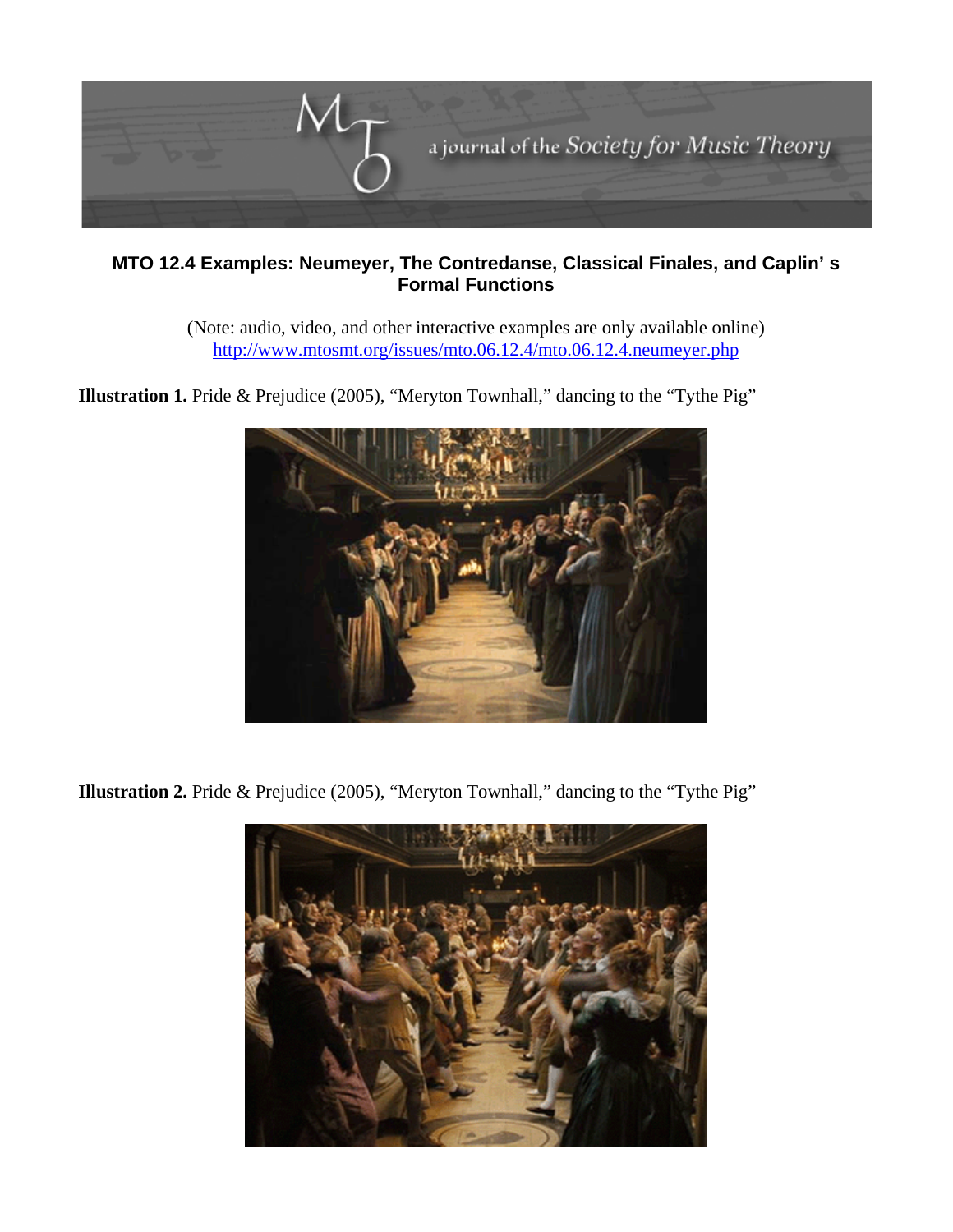**Example 1.** "All in a Garden Green," first strain (renotated)



**Example 2.** Mozart, Six Contredanses, K. 462, no. 1, first strain only



**Example 3.** "Tythe Pig," first strain and part of the second (renotated)

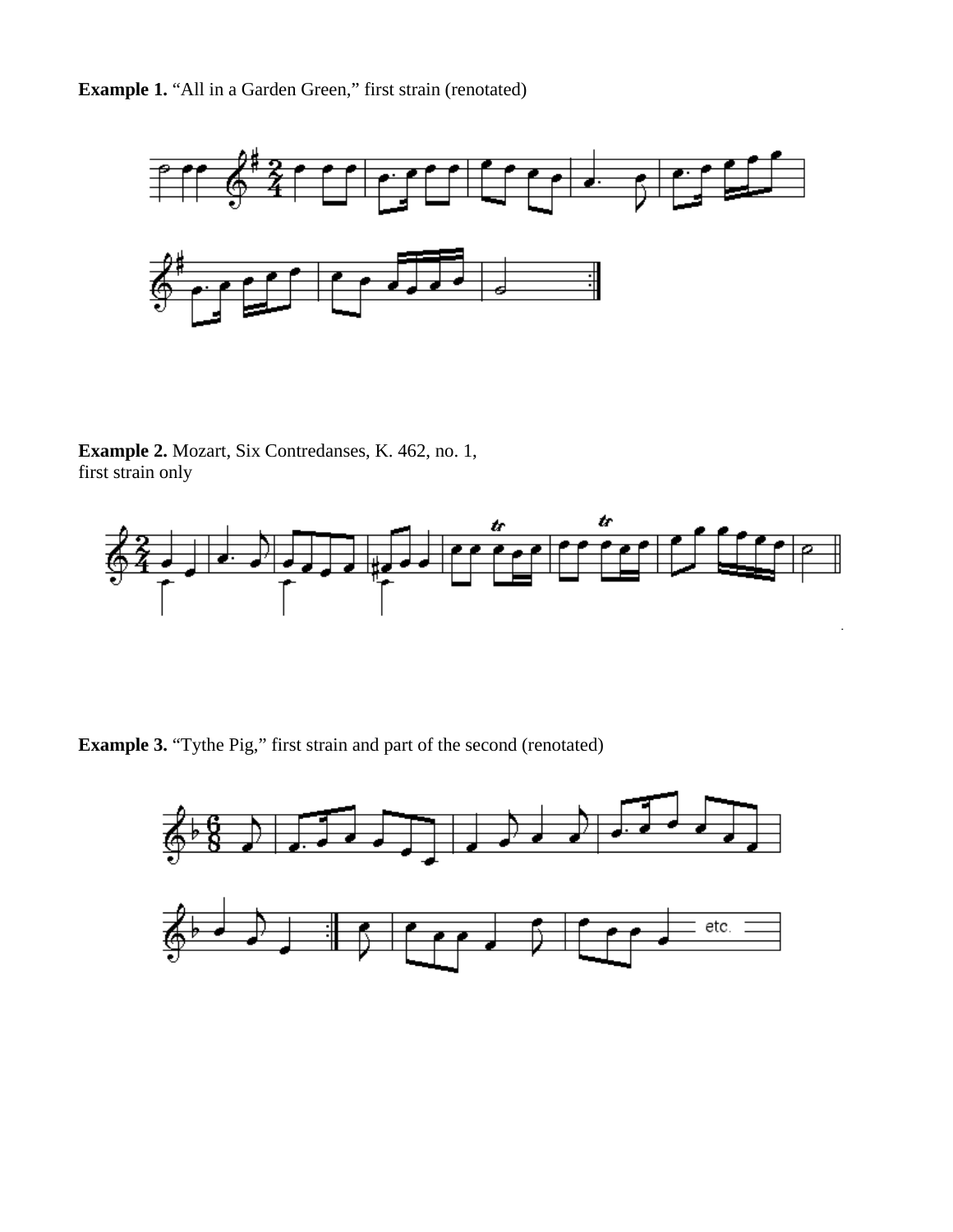**Table 1.** Playford, *English Dancing Master*, all dances in the first edition (1651), all new dances in the eleventh to eighteenth editions (1701–1728): theme type in the first strain

| Theme type                              | 1 <sup>st</sup> | $11 - 18$ th | <b>Total</b> |
|-----------------------------------------|-----------------|--------------|--------------|
|                                         | edition         | editions     |              |
| Period:                                 |                 | 40           | 47           |
| Sentence:                               | 17              | 9            | 26           |
| $Hybrids$ (antecedent $+$ continuation) | 18              | 18           | 36           |
| Hybrids (presentation + consequent)     | 3               |              |              |
| Compound themes                         |                 |              | 14           |
| 4-measure themes                        | 50              | 44           | 94           |
| Other (12-measure, etc.)                |                 |              | 6            |
| Unknown:                                |                 |              |              |
| (column totals)                         | 105             |              | 232          |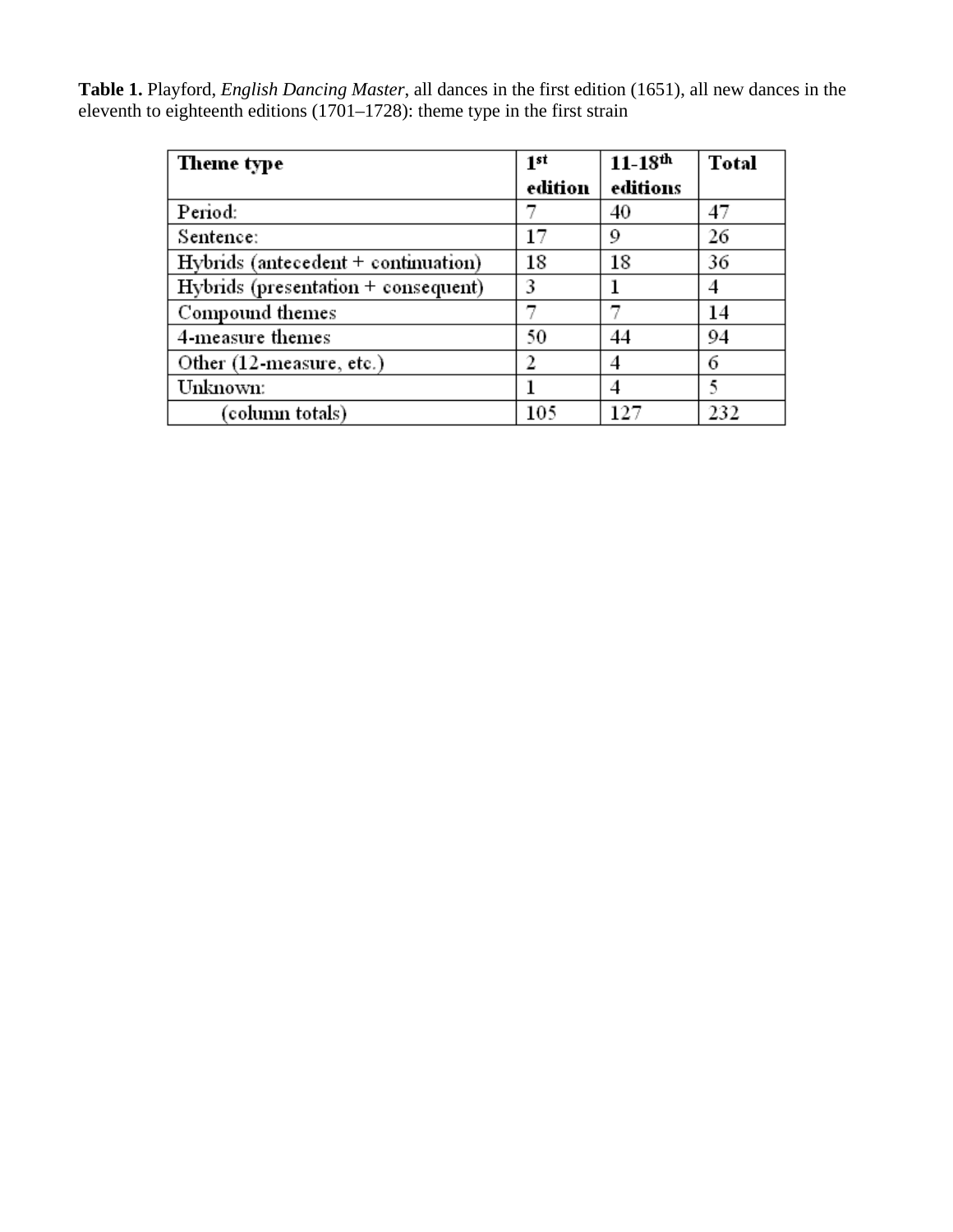| (column totals) | Unknown: | measure, etc.) | Other (4 or 12- | themes | Compound      | <b>Hybrids</b>  | Sentence      | Period:       |      |                                    |          | Theme-type          |
|-----------------|----------|----------------|-----------------|--------|---------------|-----------------|---------------|---------------|------|------------------------------------|----------|---------------------|
| $\frac{1}{2}$   |          |                | 52              |        | ر۔            | 21              | 5             |               |      | 1951                               | lst      | Play                |
| 127             | 4        |                | $\frac{4}{8}$   |        | Ĵ             | $\vec{\circ}$   | ७             | ਨੈ            |      | 1702-28                            | 11-18th  | <u>पिछु</u>         |
| S,              | ZQ       |                | ∞               |        | $\vec{\circ}$ | O,              |               | ŏ             |      | c.1735 c.1760                      |          | $\Gamma$ - $\Gamma$ |
| $\frac{1}{2}$   | 0        |                | £,              |        |               |                 | 4             | S             |      |                                    |          | Landrin             |
| ā               | o        |                | 4               |        |               | O,              | M             | g             | Š    | 1765-                              |          | Cuisse              |
| S,              |          |                |                 |        | $\sim$        |                 | ū             | 37            | 0081 | $c.1770-$                          | EVB      | MzU                 |
| 162             |          |                | 4               |        |               | ७               | 4             | 145           |      | 1780s?                             |          | Arq                 |
| $\frac{2}{3}$   | I        |                |                 |        | l             | 4               | U             | 22            |      | 5821                               |          | b-a                 |
| 139             | $\circ$  |                |                 |        | N             | S               | ∾             | 104           |      | $\lfloor c.17 \rfloor$<br>790-1815 | (contr.) | Clar                |
| 106             |          |                |                 |        | N             | $\tilde{\rho}$  | β,            | 64            |      |                                    | (other   | Clar                |
| 245             |          |                |                 |        | 4             | $\ddot{41}$     | $\frac{2}{3}$ | $\frac{1}{8}$ |      |                                    | (all)    | Clar                |
| $\frac{1}{2}$   | o        |                |                 |        |               |                 |               | 12            |      | 1809-10 11827                      |          | Cher                |
| ā               | O        |                | 4               |        | 17            | $\overline{21}$ | Ω,            | Z             |      |                                    |          | 20                  |

 $\text{Play} = \text{John Playford},$   $\emph{English Davies}$   $\emph{Maxter}$  (later editions were called  $\emph{Dancing Master}$ )

 $D-D = Jean Francois Dandireu, Trois inverse de clavecin de jeuresse; & Louis Claude Daguiu, Preces de clavecirí [The complete$ harpsichord suites]

 $^*$ Landrin = Landrin, Potpourri françois de contre danse ancienne tel qu'il se danse chez la Reine $^*$ 

\*Cuisse = La Cuisse, Le répertoire des bals

\*Mzt/LVB = Mozart/Beethoven contredanses

 $^*$ Arq = "Arquebus" [Contredanses; description des figures, plan des figures]

\* $\rm B$ -G = Alexis Bacquoy-Guédon. Méthode pour exercer l'oreille a la mesure, dans l'art de la danse

Clar (contr) = Louis Julien Clarchies.  $15e$ ,  $[-30e$ ,  $]$  recueil des contre-danses et walzes (contre-danses)

\*Clar (all) = Clarchies (all dances)  $Clar$  (other) =  $Clarchies$  (other dances)

 $\text{Cher} = \text{Luigi}$   $\text{Cherubini}, \text{Contredmses for order}$ 

 $Cz = C$ arl Czerny, 100 Progressive Studies without Octaves, Op. 139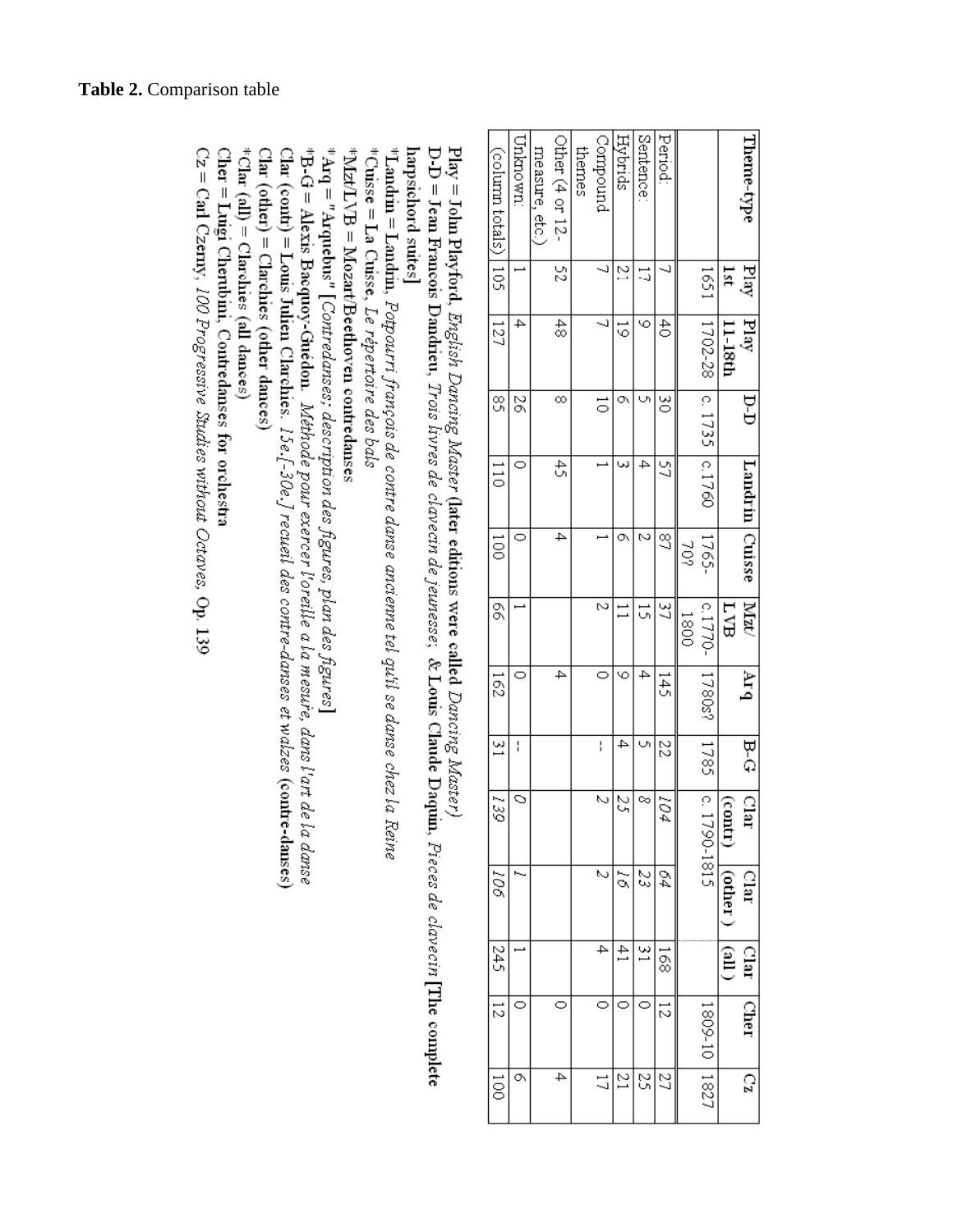**Table 3.** La Cuisse, *Le répertoire des bals* (1762–65): theme types in the first strains of all contredanses

| Theme type                             | #        |
|----------------------------------------|----------|
| Period                                 | 59       |
| Period with modulating consequent      | 26       |
| Period with half cadence               | 2        |
| Sentence                               | 2        |
| $Hybrid$ (antecedent $+$ continuation) | 3        |
| $Hybrid$ (presentation $+$ consequent) | 3        |
| 16-measure period                      |          |
| Other                                  |          |
| (total)                                | $^{100}$ |

**Table 4.** Mozart, Beethoven, Contredanses by theme-type

| Theme-type                                     | #  | Mozart | Beethoven |
|------------------------------------------------|----|--------|-----------|
| Period:                                        | 37 | 32     |           |
| Sentence:                                      | 15 | 9      |           |
| $Hybrid$ (antecedent + continuation):          | 9  | 9      |           |
| Hybrid (compound basic idea $+$ continuation): |    |        |           |
| 16-measure period                              |    |        |           |
| 16-measure sentence                            |    |        |           |
| Unknown:                                       |    |        |           |
| (column totals)                                | 66 | 54     | 12        |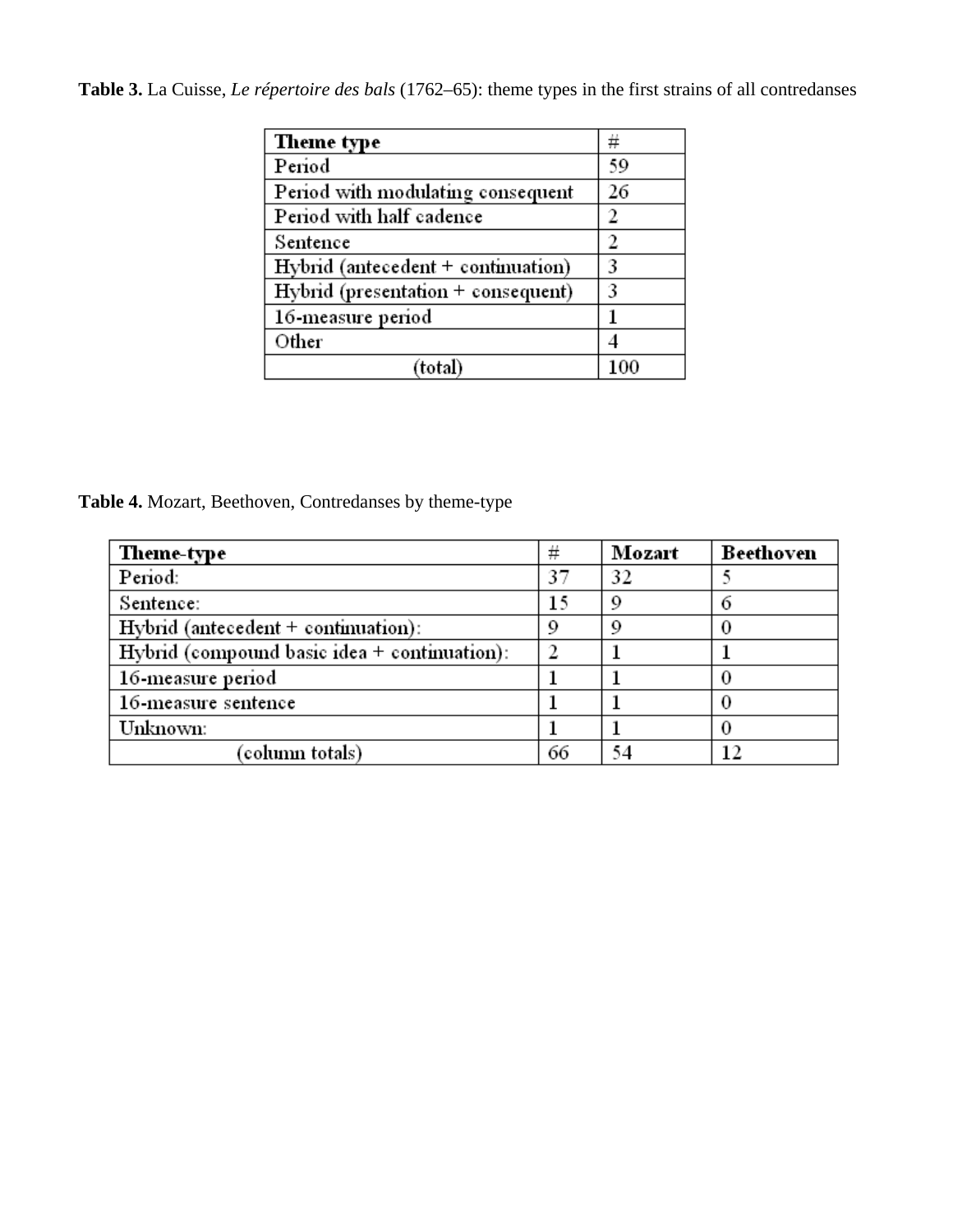| 547a<br>570<br>Ĕθ<br>ᄓ |              |        | \$45<br>C | 533/494<br>ᄓ               | 457<br>្អូ           | 333<br>g     | 332<br>ᄓ                                         | I           | 331<br>ゴ       | 330<br>n          | ΞI<br>₩           | $\frac{310}{2}$<br>Àm                  | $\frac{20}{5}$<br>C |            | 284<br>∀                    |                       | 283<br>Φ                                      | 282<br>된  | 281<br>몆        | 380<br>ᄇ                            |                    | 279<br>Q             | Δ<br>ίŝ,                  |
|------------------------|--------------|--------|-----------|----------------------------|----------------------|--------------|--------------------------------------------------|-------------|----------------|-------------------|-------------------|----------------------------------------|---------------------|------------|-----------------------------|-----------------------|-----------------------------------------------|-----------|-----------------|-------------------------------------|--------------------|----------------------|---------------------------|
|                        | Rondo        | Rondo  | Rondo     | Rondo                      | Rondo                | Sonata       | Sonata                                           | alternativo | Dance $+$ trio | Sonata            | Rondo             | Rondo                                  | Rondo               |            | Variations                  |                       |                                               | Sonata    | Rondo           | Sonata                              |                    | enata                | finale form               |
|                        | Period       | Period | Period    | $12$ -measure period (6+6) | 16-measure<br>period | Period       | Period $(6+8)$                                   |             | Sentence       | 16-measure period | 16-measure period | 16-measure period                      | 16-measure period   | consequent | Period with modulating      | elongated second half | 16-measure period with very                   | Period    | Period          | 16-measure period                   | extended by 2 bars | Penod (second phrase | Theme                     |
|                        | ? (doubtful) | Yes    | Yes       | ? (doubtful)               | Σô                   | ? (doubtful) | No, though<br>some<br>jig-like internal passages |             | Yes            | Ÿes               | Yes<br>(Jig-type) | Yes<br>norµje)<br>gh tempo is "presto" | Ÿes                 |            | Yes (but written in $4/4$ ) |                       | $3/8$ ii $\mathrm{g}$ $\mathrm{u}$<br>vresto" | $\vee$ cs | ت<br>(doubtful) | د.<br>$\frac{3}{8}$ is "p<br>resto" |                    | Ÿes                  | Theme is c<br>ontredanse? |

**Table 5.** Mozart, Piano sonatas, finales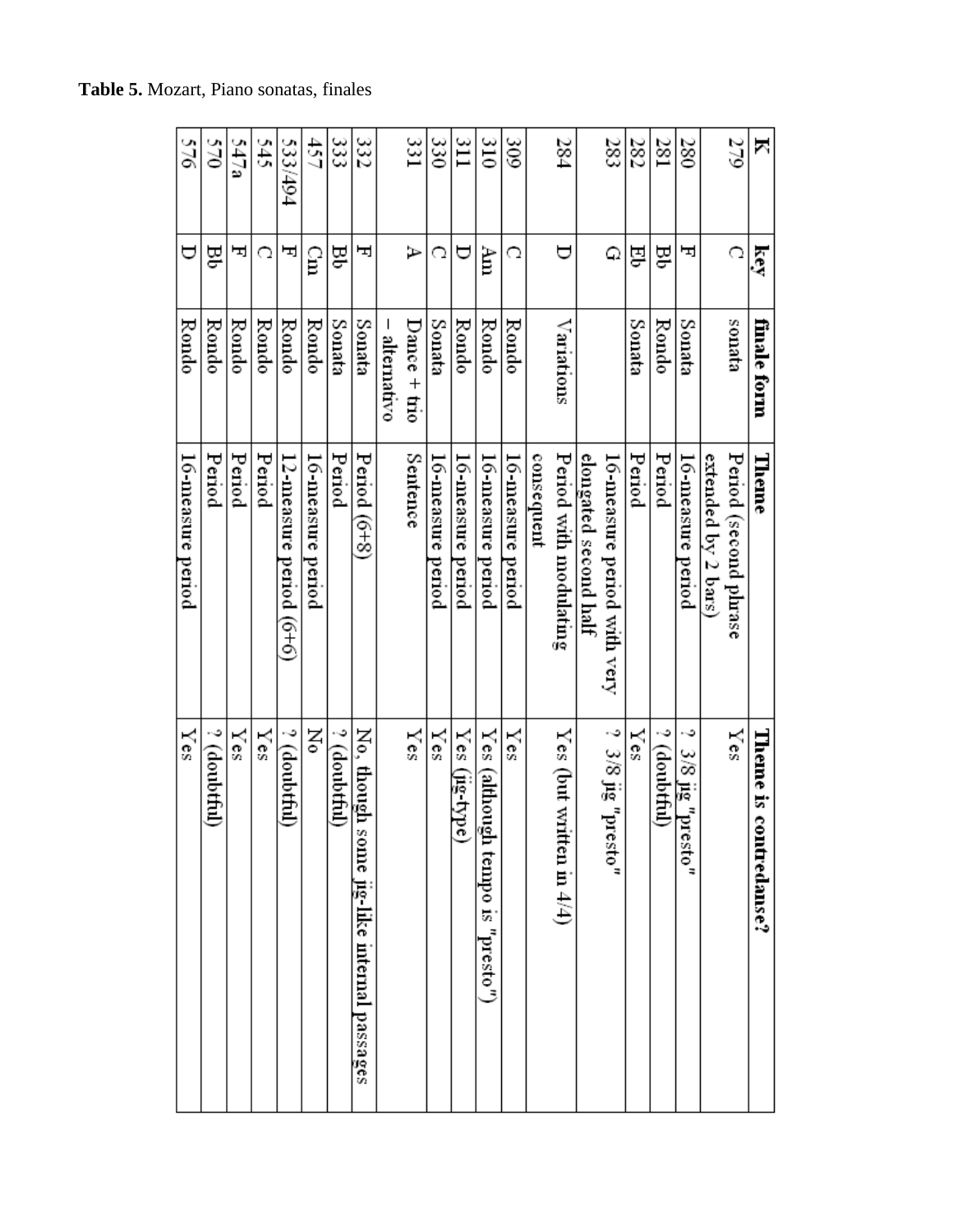**Example 4.** Mozart, Piano Sonata, K. 547a, second movement, as a contredanse for two violins

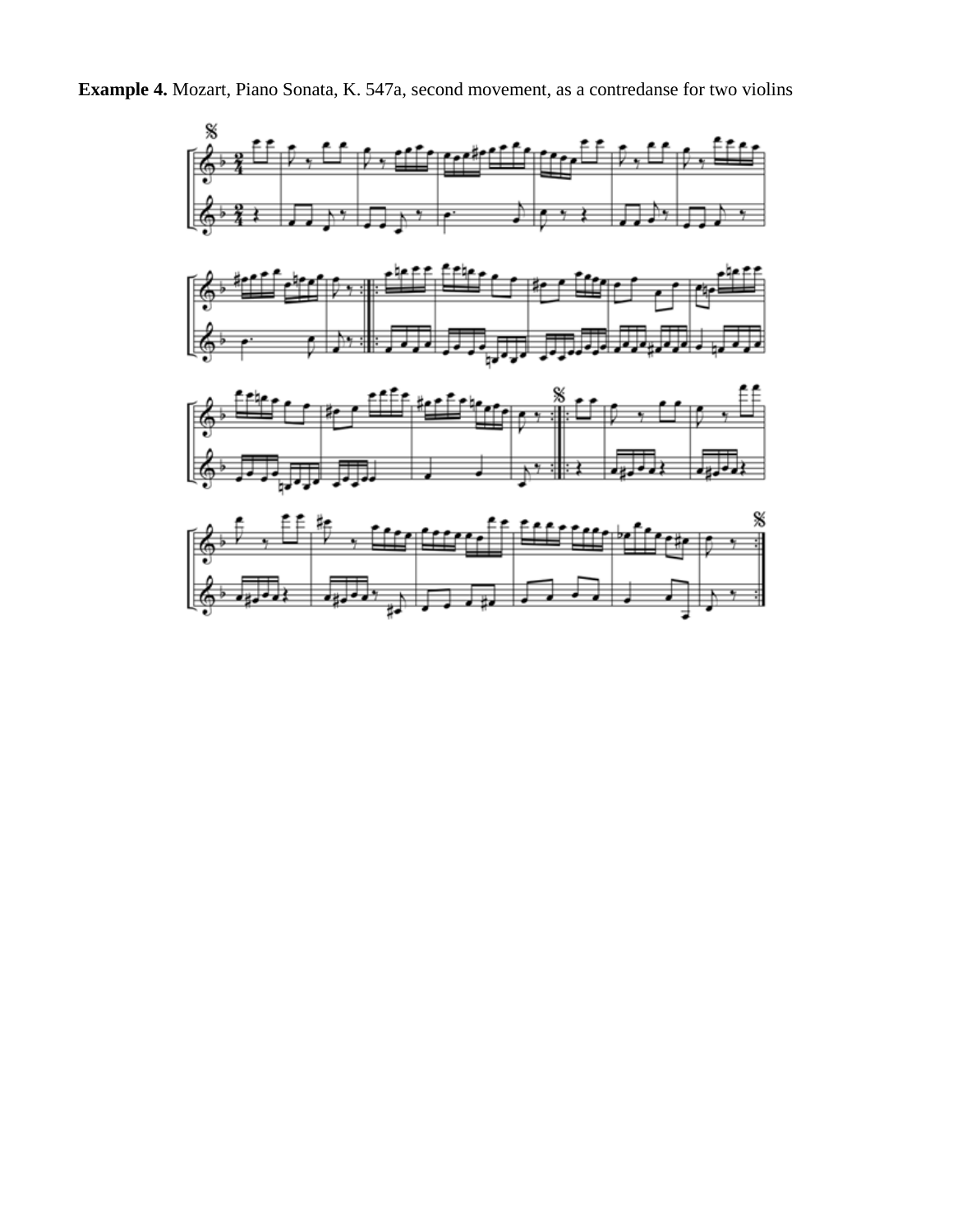**Example 5.** Example 4 with commentary on Mozart's expansion of the three-strain contredanse design



Mozart writes the trio as a 16-bar period, not the 8-bar period that is common in Clarchies' collection. Here he inserts 4 bars reaching a HC (32b-36a), followed by 4 bars of standing on the dominant (36b-40a).  $40b-44a = 28b-32a$ , to start the consequent